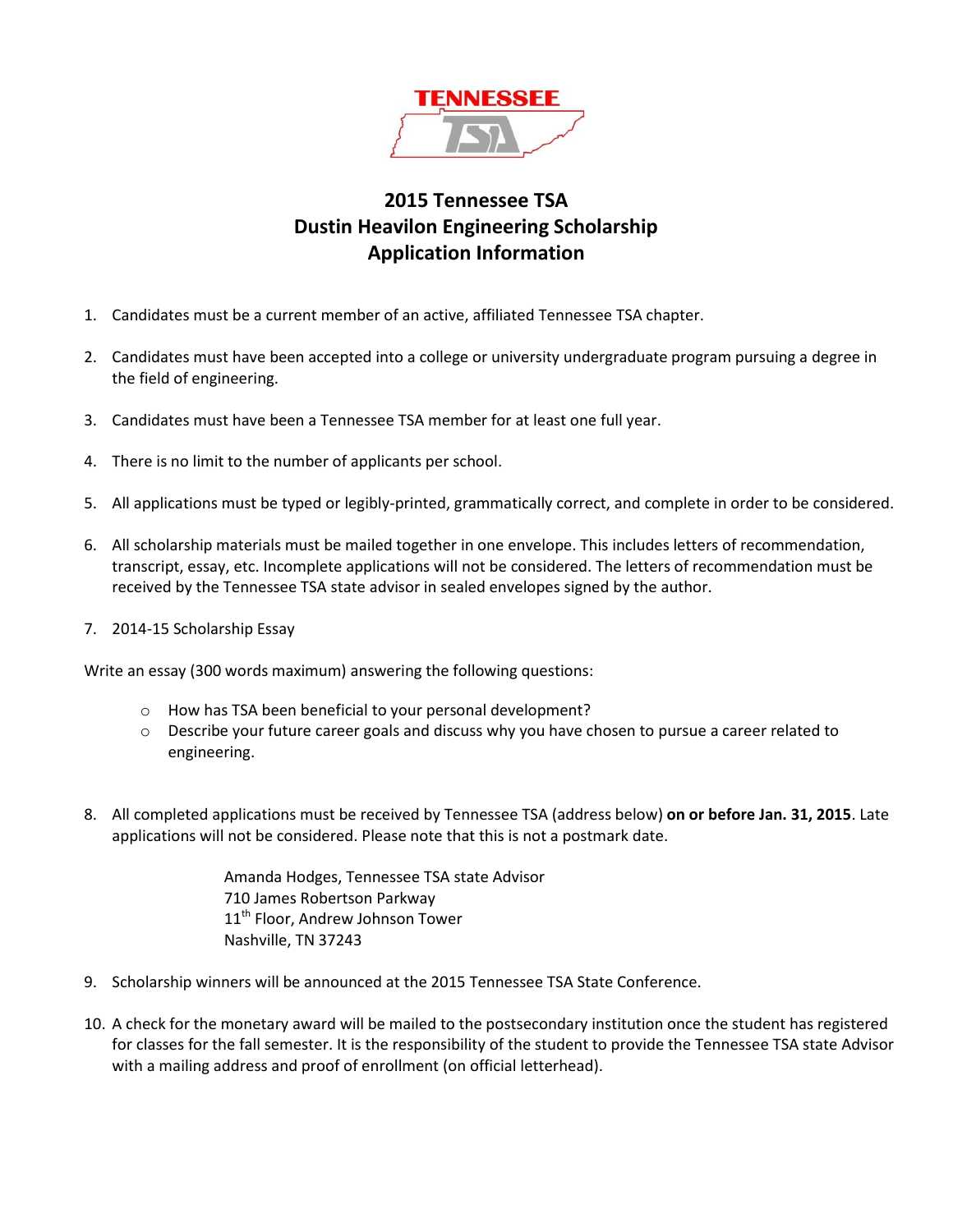

# **2015 Tennessee TSA Dustin Heavilon Engineering Scholarship Application Form**

| <b>Student Name</b>                       |                                               |                                                                                                                       |          |                |  |  |
|-------------------------------------------|-----------------------------------------------|-----------------------------------------------------------------------------------------------------------------------|----------|----------------|--|--|
|                                           | Last Name                                     | <b>First Name</b>                                                                                                     |          | Middle Initial |  |  |
|                                           |                                               |                                                                                                                       |          |                |  |  |
| <b>Home Address</b>                       |                                               |                                                                                                                       |          |                |  |  |
|                                           |                                               |                                                                                                                       |          |                |  |  |
| City                                      |                                               | <b>State</b>                                                                                                          | Zip Code |                |  |  |
|                                           |                                               |                                                                                                                       |          |                |  |  |
| <b>Email Address</b>                      |                                               |                                                                                                                       |          |                |  |  |
| <b>Home Phone</b>                         | <b>Cell Phone</b>                             |                                                                                                                       |          |                |  |  |
|                                           |                                               |                                                                                                                       |          |                |  |  |
| <b>School Name</b>                        |                                               |                                                                                                                       |          |                |  |  |
|                                           |                                               |                                                                                                                       |          |                |  |  |
| <b>School Address</b>                     |                                               |                                                                                                                       |          |                |  |  |
|                                           |                                               |                                                                                                                       |          |                |  |  |
| City                                      |                                               | <b>State</b>                                                                                                          | Zip Code |                |  |  |
|                                           |                                               |                                                                                                                       |          |                |  |  |
| <b>School Phone</b>                       |                                               | <u> 1989 - Johann Barbara, martin amerikan basal dan berkembang di banyak di banyak di banyak di banyak di banyak</u> |          |                |  |  |
| <b>Career Goal</b>                        |                                               |                                                                                                                       |          |                |  |  |
| (Be Specific as to Career Area)           |                                               |                                                                                                                       |          |                |  |  |
|                                           |                                               |                                                                                                                       |          |                |  |  |
|                                           |                                               | Have You Been Accepted To A Postsecondary Or Collegiate Program To                                                    |          |                |  |  |
| <b>Pursue Your Education As Of Today?</b> |                                               | Yes                                                                                                                   | No       |                |  |  |
| If Yes, Please Provide Institution Name   |                                               |                                                                                                                       |          |                |  |  |
|                                           |                                               |                                                                                                                       |          |                |  |  |
|                                           | If No, Please Indicate Where You Have Applied |                                                                                                                       |          |                |  |  |
|                                           |                                               |                                                                                                                       |          |                |  |  |
| <b>Grade Point Average (GPA)</b>          |                                               | (on a 4.0 non-weighted scale) (32)                                                                                    |          |                |  |  |
|                                           |                                               | (If in an Honors/AP Program, please convert your GPA to a 4.0 scale.)                                                 |          |                |  |  |
|                                           |                                               |                                                                                                                       |          |                |  |  |
| <b>Class Rank</b>                         |                                               | No. In Class                                                                                                          |          |                |  |  |
|                                           |                                               | Indicate SAT and ACT scores, if available. (If not available, leave blank.):                                          |          |                |  |  |
| SAT score:                                |                                               | ACT score:                                                                                                            |          |                |  |  |
|                                           |                                               |                                                                                                                       |          |                |  |  |

 $\overline{a}$